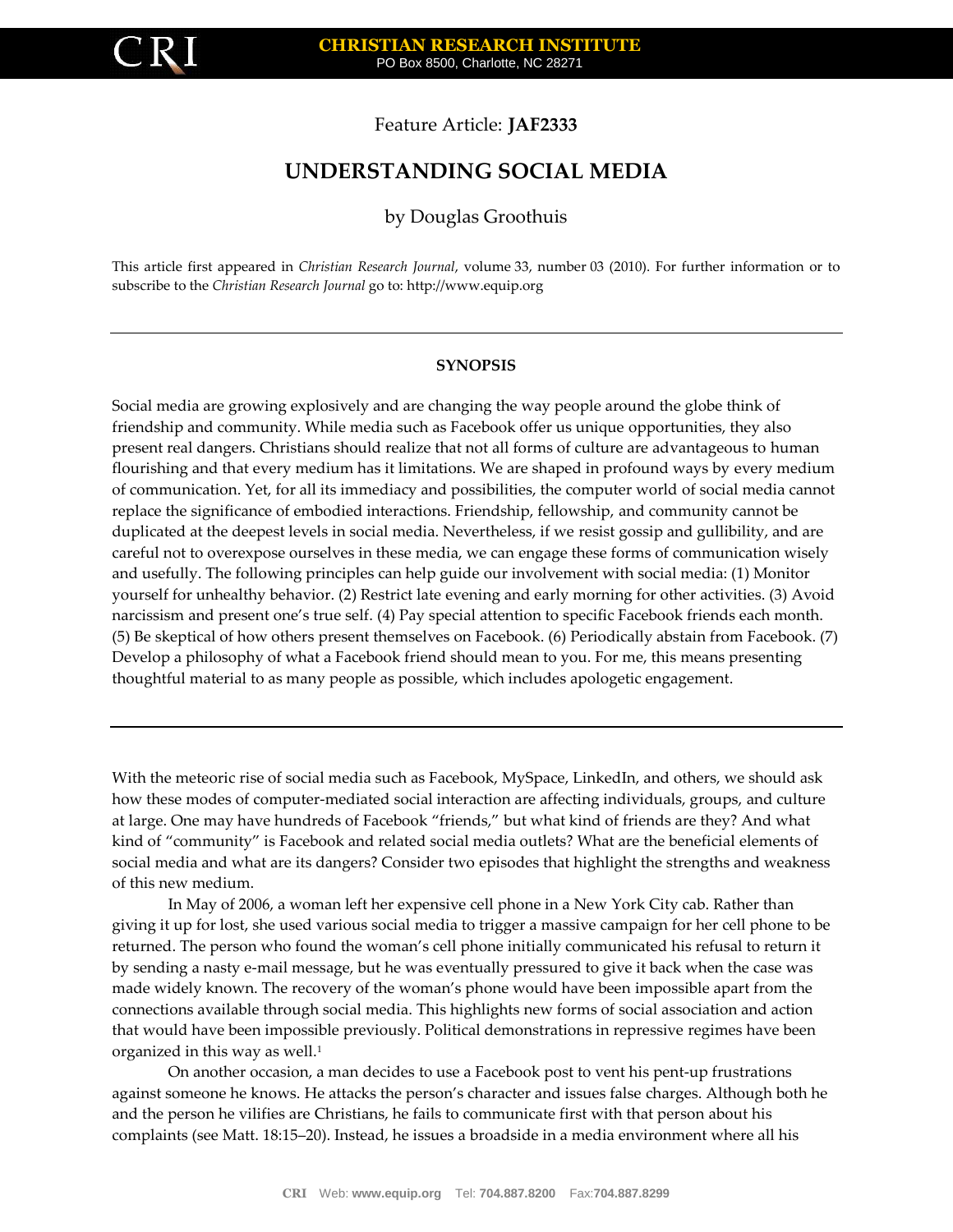"friends" can read the post. This takes gossip to a whole new (social media) level. Feelings are hurt, lies are broadcast, and no one is the better for it.

## **FACEBOOK, THEOLOGY, AND THE NATURE OF TECHNOLOGY**

Although there are other forms of social media, we will concentrate on the strengths and weaknesses of Facebook, given its size and influence. The ascent of Facebook has been remarkable. During the first quarter of 2009, five million people joined Facebook every week. From August 2008 to March 2009, its membership doubled from one hundred million to two hundred million and the vast majority of its members (140 million) have joined since February of 2007.<sup>2</sup> Facebook has rapidly generated a spontaneous ordering of human communication that is unique in history.

Internet technologies have swiftly changed cultures around the world through their speed, availability, and new contexts for information exchange, whether through text, audio, still images, or video. The rise of social networking has raised significant questions about the meaning and experience of community in the digital domain. Christians believe in authoritative principles for human flourishing designed by God. Therefore, they should be especially concerned with how these new and nearly ubiquitous technologies are shaping ourselves and our society. If the greatest commandment is to love God with all of our being and to love our neighbor as ourselves (Matt. 22:37–39), then it behooves us to discern the strengths and weaknesses of these technologies and "hold on to the good" while avoiding "every kind of evil" (1 Thess. 5:21–22).<sup>3</sup> The place to start is at the beginning—the beginning of humanity. Only this framework is large enough to give us discernment regarding the wise use of these media.

Human beings, as image-bearers of God, are social creatures. We were designed by a loving God to demonstrate love for God and for others. In this context, we are to develop God's good creation for human flourishing and God's pleasure. The first man, even before the Fall, would have been lonely and incomplete without another image-bearer of God who was fitted to be his partner and lover. Although put into a garden of goodness with unrestricted fellowship with God (Gen. 1–2), our first parents listened to the lie of the serpent, opting to go their own way by doing the one thing that God had forbidden: eating from the tree of the knowledge of good and evil (Gen. 3).

Despite our wounded, fractured, and fragile existence in a world east of Eden, God has not abandoned us to our own devices and despair. Rather, He pursues errant mortals by revealing Himself in creation and in conscience (Ps. 19:1–6; Rom. 1–2), through prophets, miracles, and supremely through sending His one and only Son, Jesus Christ (Heb. 1). God commissions His people to disciple nations according to His teaching, since He has all authority in heaven and on earth (Matt. 28:18–20). As agents of God's Kingdom, Christians should discern the results of the Fall and advance redemptive strategies to lead people to Christ and to encourage social interaction that furthers God's *shalom* (peace and flourishing for the creation under God). As Jesus said:

*You are the salt of the earth. But if the salt loses its saltiness, how can it be made salty again? It is no longer good for anything, except to be thrown out and trampled by men.*

*You are the light of the world. A city on a hill cannot be hidden. Neither do people light a lamp and put it under a bowl. Instead they put it on its stand, and it gives light to everyone in the house. In the same way, let your light shine before men, that they may see your good deeds and praise your Father in heaven (Matt. 5:13–16).*

To be salt and light requires an understanding of culture and its effects on us all. We should be like the tribe of Issachar, "who understood the times and knew what Israel should do" (1 Chron. 12:32).

Human culture is multifaceted, variable, complex, and often invisible. Put simply, culture is the mark that humans make on nature and on each other (see Gen. 1:26; Ps. 8). However, that mark may be blended into our lives in ways that we hardly notice. Competent cultural criticism brings the cultural background into the foreground, as Marshall McLuhan observed. This allows us to discern what is typically out of view.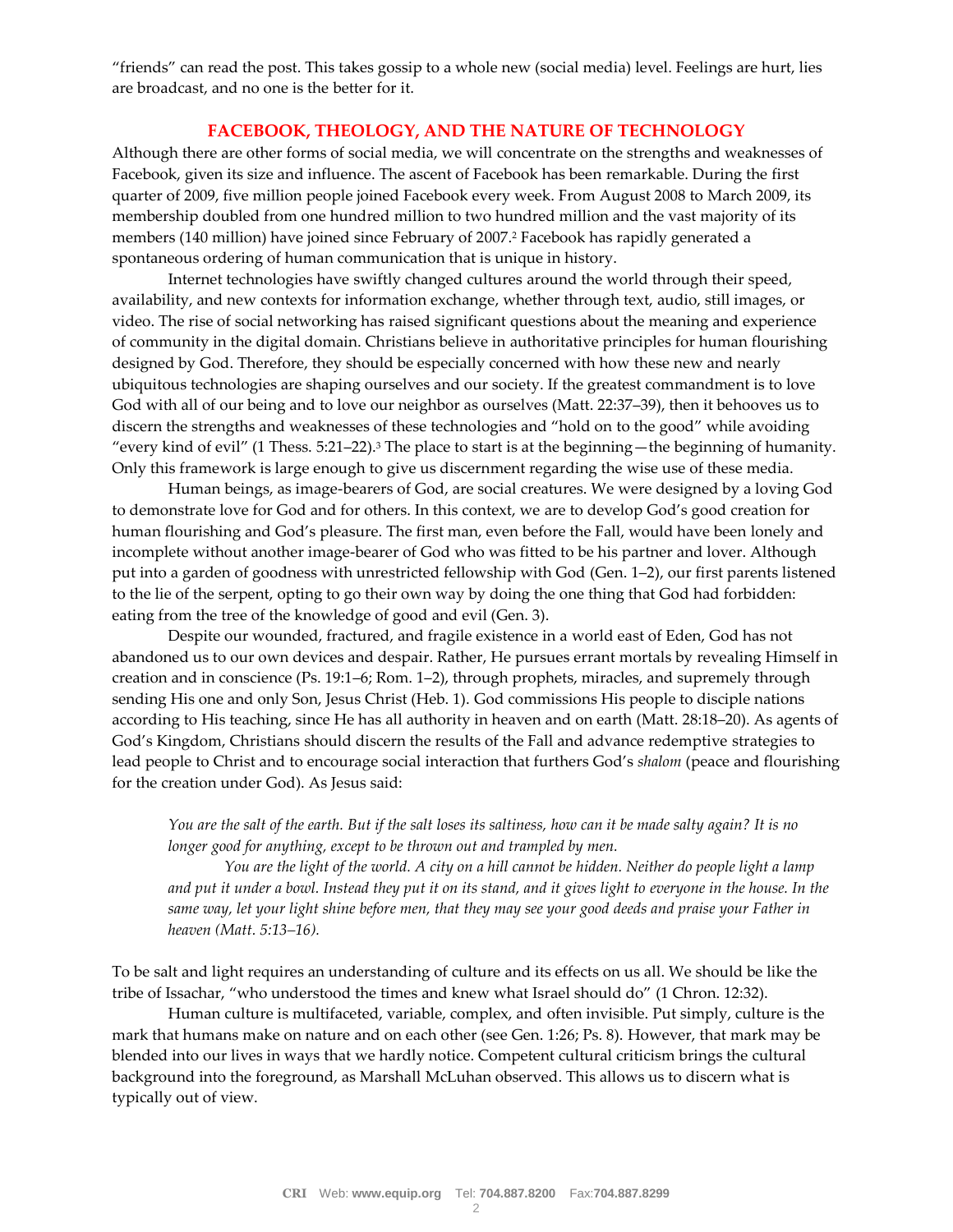The unique human touch takes manifold forms—involving the sartorial, the architectural, the orchestral, the automotive, and so on—and extends to various discursive communicative media such as spoken language, smoke signals, forms of signage, and written language. More recently, it has included electronically mediated communications, such as the telegraph, telephone, radio, television, and Internet. The latter has afforded us, in a very short time, a plethora of possibilities for communication, from e-mail to text messaging to blogs to what is now called "social networking," a phenomenon that occurs on the Internet by broadening the kinds of computer-mediated social contact offered by e-mail, blogs, or Web pages. This creates a digital agora, but with no one there in the flesh. Bodies are absent, but interaction is very present in this new electronic forum.

In his insightful book, *The Church of Facebook*, Jesse Rice repeatedly emphasizes that new technologies produce unforeseen and unique effects. Radical new patterns of association emerge. He sets forth three principles at work with social networking technologies and structures the book around them. (1) There is a force that is capable of synchronizing a large population in very little time, thereby creating spontaneous order. (2) This spontaneous order can generate outcomes that are entirely new and unpredictable. (3) These unpredictable outcomes require the affected population to adapt their behavior to more adequately live within the new spontaneously generated order.<sup>4</sup>

To put this in Neil Postman's terms, technological change produces "ecological" effects that go beyond minor adjustments in a culture.<sup>5</sup> For example, television changed American culture economically, politically, and intellectually. It was not merely another medium added to newspapers, the telegraph, and radio. Thus, political debates in American politics went from being intellectually robust exchanges, often lasting for hours, to televised events in which the one with the best looks and one-liners wins.6 In fact, Postman claims that the sensibilities fostered by television affect our very sense of truth and falsity. This observation could be extended to say that all forms of electronic communication shape our ways of approaching and understanding the world. It therefore seems important to explore some basic cautions in navigating this new world before giving some specific principles for engagement.

#### **SOME BASIC CAUTIONS**

Facebook and related social media tend to foster the *overexposure of the underdeveloped self* by facilitating the mass distribution of text and images related to oneself. The problem is that one may expose a self that is not mature enough for that exposure. As the Book of Proverbs so often says, the wise hold their peace, but fools proclaim their folly. One should choose confidants carefully (see Ps. 1). Some aspects of one's life should be concealed. There is much folly, frivolity, and triviality in social networking. Not everyone should know everything about everyone. While *secrecy* wrongly conceals vices or wrongdoing, *confidentiality* is prudent because it shields things that need to be kept out of view. Social networking makes the broad distribution of text and image virtually effortless, and many lack the discretion required to hold their peace. One Facebook post lamented that a woman's husband had treated her harshly in a way that never happened while they were dating. This was a cry of pain, but Facebook was not the place to air it. This confidence belonged in a marital discussion, in prayer, and perhaps in a pastor or counselor's office.

One should also be careful of gossip. Given the nature of Facebook, gossip can spread rapidly and widely. Gossip can be defined as repeating unfavorable things about people for no good reason. Biblically understood, gossip is sinful and should be repented of. Some of the statements may be true, but they are unedifying and without constructive purpose.<sup>7</sup> Paul includes gossip in several of his "sin lists," putting it alongside adultery, murder, and so on (Rom. 1:29; 2 Cor. 12:20).

Moreover, there is a time to retreat from words entirely, as the Preacher of Ecclesiastes warns: "The more the words, the less the meaning, and how does that profit anyone?" (Eccl. 6:11; see also 5:1–2). The same is true for images. Many Facebook users recklessly post photographs of themselves in immodest and/or narcissistic poses. Even innocent photographs may be misunderstood given the oftenambiguous nature of the image. Facebook comments and images have come back to haunt their authors, as when potential employers assess the Facebook pages of those they are considering hiring.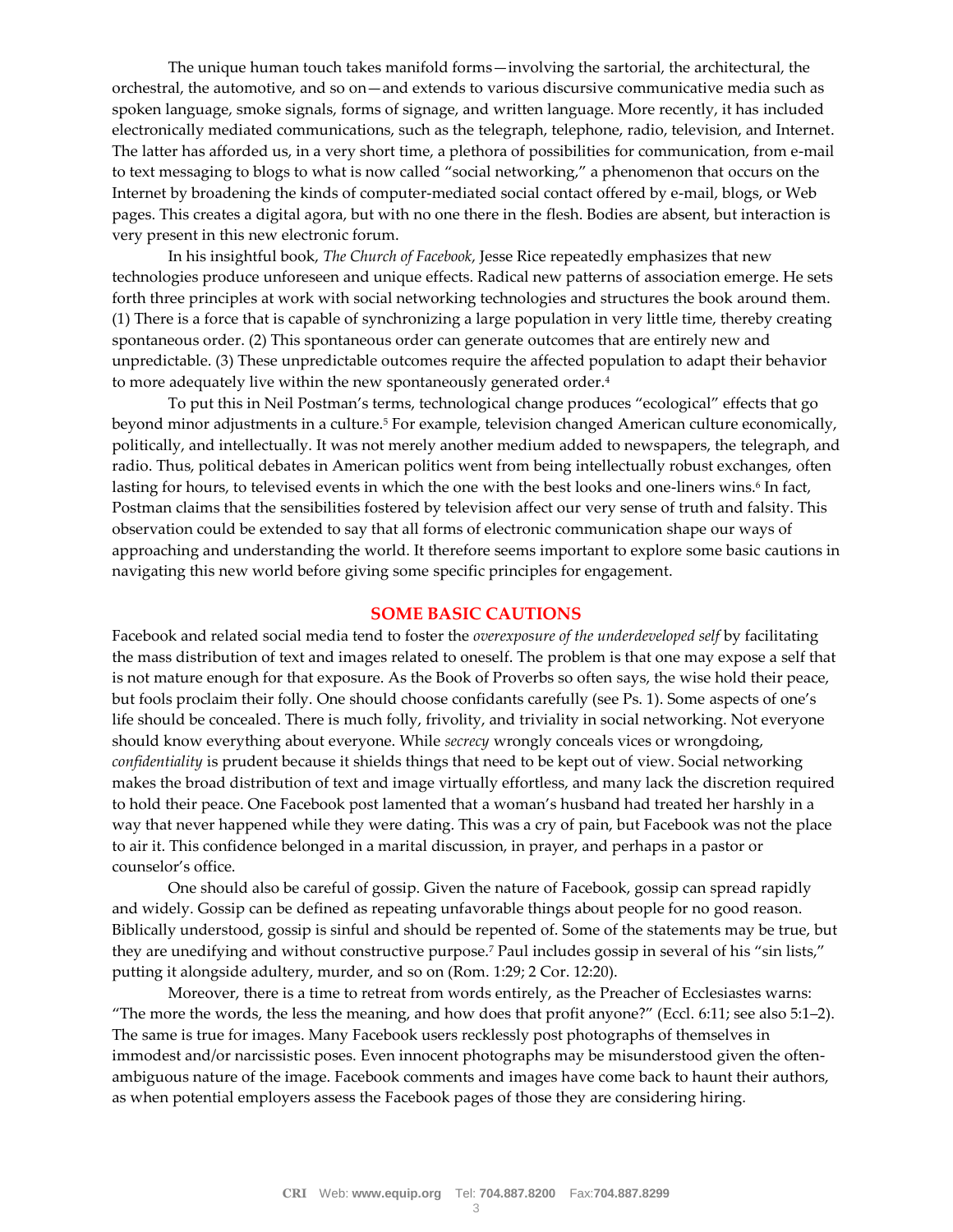What is called social media may become profoundly antisocial. Some who are immersed in social media prefer such media over face-to-face encounters. This furthers the technological problem of "the absent present": although someone may be right next to you, she is immersed in her cell phone, Blackberry, iPod, or laptop. For example, students in the classroom may use their laptops to take notes or perhaps look up something related to the lecture. As a teacher, I have found that quite often students are not using their laptops in these ways, however, but are doing any number of other things online, including checking social networking sites such as Facebook and eHarmony.

Many students are prone to this, since they have grown up with multitasking as a habit. The idea of undivided attention strikes them as strange and uninviting. But trying to divide one's attention between the classroom (the lecture, student comments, the textbook) and social media impoverishes the classroom, vitiating it of its unique possibilities for learning through lecture and dialogue. John Medina argues that the brain itself is incapable of multitasking effectively, whether in the classroom or elsewhere.<sup>8</sup> For these reasons, I have banned laptops from my classes at Denver Seminary and have added the following comment to my syllabi: "No laptops are allowed in the classroom. While many students will use them responsibly, many will disappear behind the screens. For this reason, I am banning them from the classroom. The classroom needs to be a zone for knowledge and inspiration. Knowledge needs students and students need knowledge. We need to breathe ideas together without the distraction of alien mediation. Therefore, please print out the class notes for the day and be ready to take notes and discuss the material face-to-face, voice-to-voice, soul-to-soul."<sup>9</sup> I find that the unmediated classroom is far better than one mediated by computers and their manifold distractions.

## **PRINCIPLES FOR ENGAGEMENT**

Rice recommends several specific principles for using Facebook, which I have adapted somewhat and to which I will add some of my own:

*1. Practice regular check-ins.* Since social media can induce "out-of-body experiences" (digital interactions apart from personal presence), we should monitor ourselves in the midst of using Facebook or similar technologies. What are we feeling and thinking? How are we responding to this world? Given the hyper-connectedness that Facebook affords, it is easy to get swept into the data flow without being mindful of what is happening on the screen and in the soul. Think of Jesus' admonition, "Therefore consider carefully how you listen" (Luke 8:18), which applies to Facebook as well as to face-to-face situations. Many people post immodest photographs of themselves online. If we tend to ogle such photographs, we should not; we should repent of this. This may mean not perusing online photo albums—or it may mean getting off of Facebook entirely. Jesus was very serious about this particular sin:

*You have heard that it was said, "Do not commit adultery." But I tell you that anyone who looks at a woman lustfully*  has already committed adultery with her in his heart. If your right eye causes you to sin, gouge it out and throw it *away. It is better for you to lose one part of your body than for your whole body to be thrown into hell. And if your right hand causes you to sin, cut it off and throw it away. It is better for you to lose one part of your body than for your whole body to go into hell (Matt. 5:27–32).*

- 2. *Resolve not to go online immediately before bed or immediately after waking up.* These significant times of the day should be reserved to memorize Scripture, meditate on it, and pray (See Ps. 119). One should start well and end well.
- 3. *Practice authentic Facebook engagement.* Facebook caters to narcissism, with many people presenting flattering images of, and words about, themselves that are unreal. Therefore, we should evaluate the "presentation of self in everyday life" on Facebook.<sup>10</sup> Does the content we post reflect our God-given nature? Are we being authentically ourselves here, or are we hyperactive and hyper-connected pretenders? God knows: "For God will bring every deed into judgment, including every hidden thing, whether it is good or evil" (Eccl. 12:14).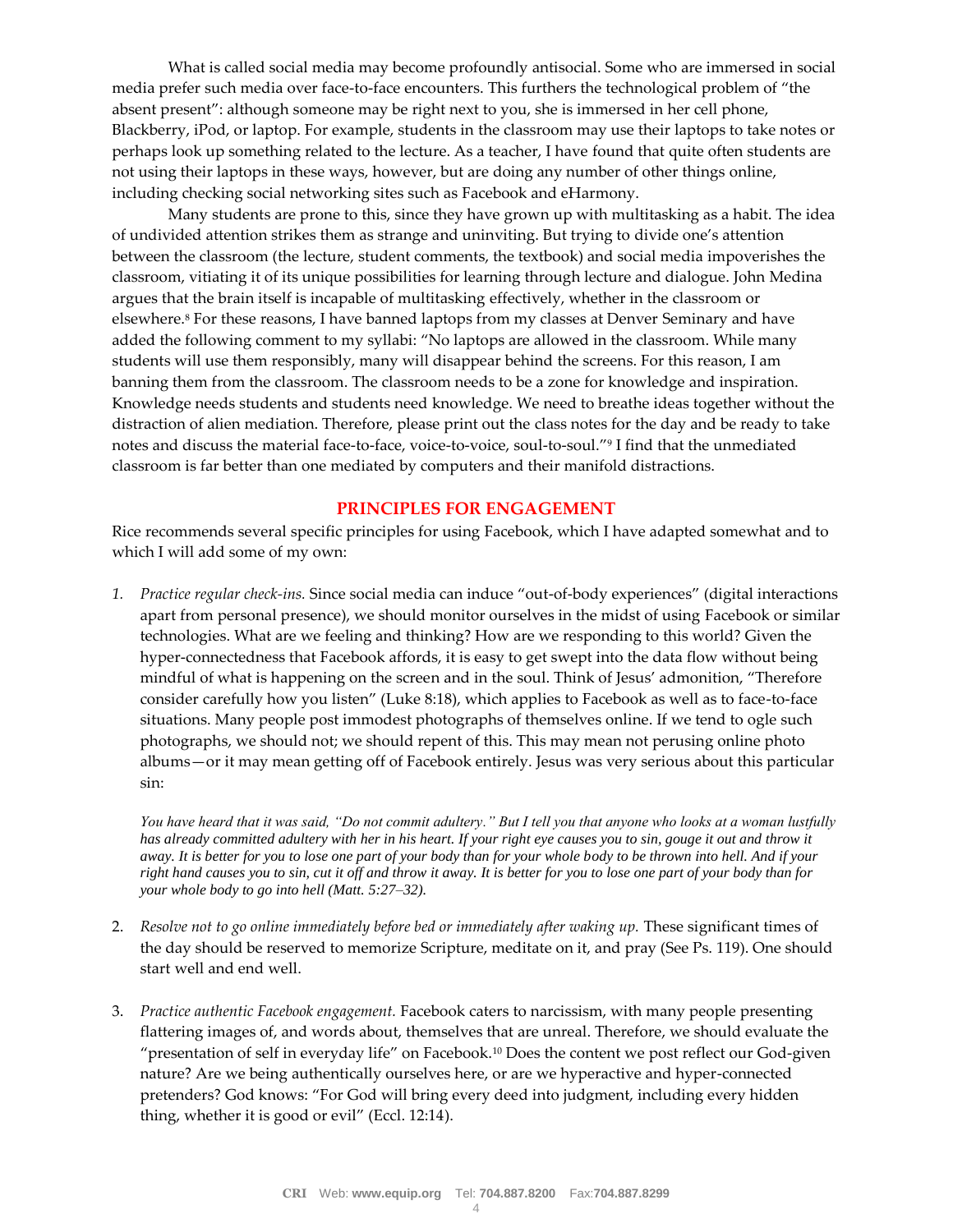4. *Focus on one or two Facebook friends for one month for special involvement.* One's involvement in Facebook can become more meaningful by picking just a few people to focus on, instead of distributing one's attention more widely but superficially. Keep your other friends, but pay special attention to these souls. Pray for them; send messages only for them; post photographs with them that are meaningful, and so on. Then consider whether this has deepened your relationship with them.

These four recommendations are sane and solid. I often challenge people to develop a philosophy of Facebook to guide their involvement, and Rice's encouragement should spur reflection. On the basis of my experience with Facebook, let me commend three other principles.

- 5. *Practice skeptical Facebook activities.* Just as one might give a false impression of oneself through doctored photos or hyped-up words, one should realize that others are likely doing the same thing. In other words, Facebook may not be the best source to fathom someone's character or skills. The image presented may not be the reality reflected by the person herself. It is unwise to grant very much trust to someone only known through Facebook, especially given all the scams and frauds out there.
- 6. *Abstain from Facebook or other social media* if you find yourself obsessing on it or if your interaction is bearing bad fruit in your life. One's spouse can be a savvy observer for this. It is easy to lose track of time or not notice what so much time online is doing to one's character. If a spouse or another trusted person is concerned about your involvement, hear them out and take stock of your situation before God. According to the Book of Proverbs, one of the qualities of a friend is their willingness to challenge the attitudes and behavior of the one he or she cares about. "Wounds from a friend can be trusted, but an enemy multiplies kisses" (Prov. 27:6).<sup>11</sup>
- 7. *Decide carefully what a Facebook "friend" means to you.* There are at least two schools of thought on this. On the one hand, the Facebook user may retain a more biblical meaning of the word friend and allow only those people with whom he or she has a significant relationship. This principle will cut down on the volume of "friends," but increase the quality of the interaction. On the other hand, someone may want a large audience for one's posts. If so, a "friend" does not mean someone existentially significant, but rather a person who may benefit from what one posts. I have adopted the latter strategy. Because I am a teacher, I endeavor to use this forum to educate and edify people through my own pithy comments (sometimes in the form of aphorisms or epigrams); quotations from Scripture, classic literature, or philosophy; and links to thoughtful articles or (more rarely) videos. I keep personal comments to a minimum in order to avoid self-absorption, and because I have a larger base of Facebook friends than those who limit Facebook friends to "real-life friends."

In some cases, I am able to have meaningful interaction with strangers who are Facebook "friends." Recently, a troubled young Christian from Asia sent me an instant message about her fear of betraying Christ and never getting free of sins that hinder her obedience to God. Although her English writing was rough, I tried to understand her plight, sympathize with her, and offer her biblical counsel. We exchanged messages for about fifteen minutes and I assured her I would pray for her and that she could contact me if I could be of further help. While this kind of interaction is far removed from real pastoral counseling or the accountability of a small group, it seemed that I was able to offer this troubled soul some spiritual substance through Facebook. As a Christian philosopher, I also seek to defend the truth and rationality of the Christian worldview wherever I find a healthy opportunity to do so, even if it is on Facebook (1 Peter 3:15–16). If I sense in the Facebook interlocutor a genuine interest in my arguments, I will continue to interact. But if there is flippancy and belligerence (all too common in social media), I disengage, not wanting to "cast pearls before swine," as Jesus said in Matthew 7:6.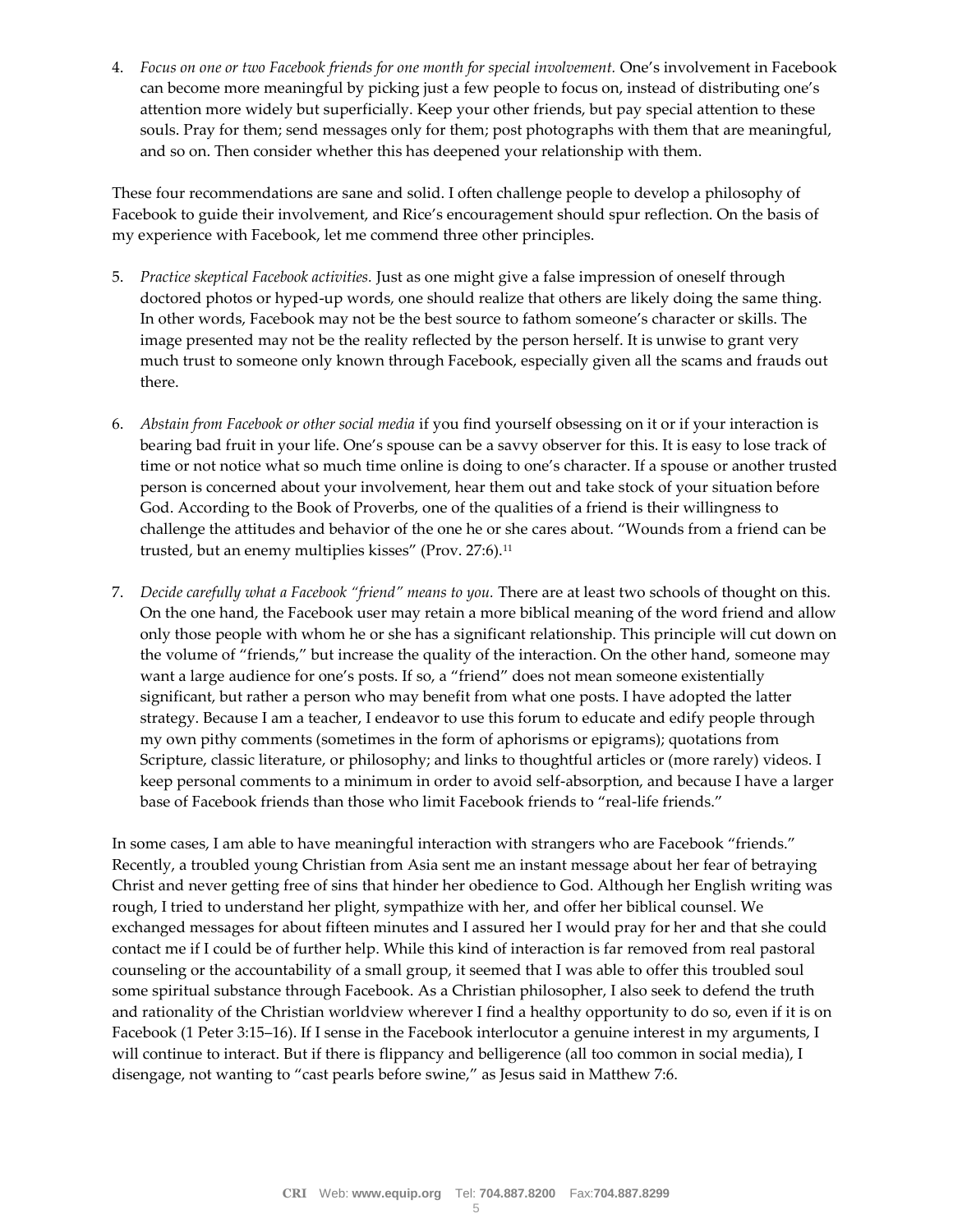# **VIRTUAL CHURCH?**

Some engage social media outside of these boundaries. Some even advocate social media as a form for the church meeting itself. One author proposes "SimChurch," in which people congregate not in the flesh, but in virtual environments through the use of avatars (graphic digital identities).12 In the summer of 2009, I was on a BBC radio program with someone who pioneered "Saint Pixels Church," which caters to those who want their fellowship virtual instead of embodied. But I argued that those who sponsor such innovations have a deficient view of culture, the body, and the church.

Given that human culture is fallen (James 1:27; 1 John 2:15–17), we must not embrace every innovation that emanates from the innards of a computer. Some things that can be done ought not to be done. As Paul said, "'Everything is permissible for me'—but I will not be mastered by anything" (1 Cor. 6:12). While I cannot here offer a broader critique of the use of avatars in virtual worlds,13 we should consider that virtual representations of one's self typically do not correspond very closely to the person behind them. One may argue that this masquerade is allowable in some entertainment settings (virtual or otherwise), but the virtual self should not be embraced carte blanche. Leaving one's body behind (as one does in SimChurch or St. Pixels) allows for numerous cartoon-like possibilities, but it does not honor the biblical understanding of fellowship.

Both the apostle Paul and the apostle John longed to be physically with the people to whom they wrote their Epistles. Consider the words of Paul as he began to pen the Book of Romans: "I long to see you so that I may impart to you some spiritual gift to make you strong—that is, that you and I may be mutually encouraged by each other's faith" (Rom. 1:11–12). Although Paul was writing some of the most profound theology imaginable, he still desired to be together with those in the Roman church. The apostle John affirmed the same: "I have much to write to you, but I do not want to use paper and ink. Instead, I hope to visit you and talk with you face to face, so that our joy may be complete" (2 John 12; see also 3 John 13–14).

The most profound elements of church life are not possible online, since they are embodied. One cannot offer "the right hand of fellowship" through an avatar, nor can one partake of communion or baptism, the laying on of hands, the anointing with oil, or corporate worship—all constitutive parts of church life and fellowship. Whatever our social media involvement may be, we must not let it eclipse the God-ordained structures of the local church.

## **SOCIAL MEDIA: LIMITS AND POSSIBILITIES**

Social media provide fast, far-reaching, and free interaction with a huge number of people. Yet we should not become intoxicated with this rapidly expanding and easily addicting social world. While it offers the benefits of interaction with those outside of our general vicinity and can be used to communicate the truth in love (Eph. 4:15), it lacks significant elements of meaningful friendship that are found only through more embodied interactions. It can never substitute for the local church. However, if used intentionally, prayerfully, and with restraint, it can add a new dimension to our social interactions that might otherwise not be possible.

**Douglas Groothuis,** Ph.D., is professor of philosophy at Denver Seminary and the author of many books on apologetics.

\_\_\_\_\_\_\_\_\_\_\_\_\_\_\_\_\_\_\_\_\_\_\_\_\_\_\_\_\_\_\_\_\_\_\_\_\_\_\_\_\_\_\_\_\_\_\_\_\_\_\_\_\_\_\_\_\_\_\_\_\_\_\_\_\_\_\_\_\_\_\_\_\_\_\_\_\_\_\_\_\_\_\_\_\_\_\_\_\_\_\_\_\_

#### **NOTES**

<sup>1</sup> Clay Shirkey, "It Takes a Village to Find a Phone," in *Here Comes Everybody: The Power of Organizing without Organizations* (New York: Penguin, 2009), chap. 1.

<sup>2</sup> Jesse Rice, *The Church of Facebook* (Colorado Springs: David C. Cook, 2009). For my review of this book in *Denver Journal*, see: http://www.denverseminary.edu/article/the-church-offacebook-how-the-hyperconnected-are-redefining-community.

<sup>3</sup> All Scripture quotations are from the New International Version.

<sup>4</sup> Rice, 20–21.

<sup>5</sup> Neil Postman, *Technopoly: The Surrender of Culture to Technology* (New York: Alfred A. Knopf, 1992), 18.